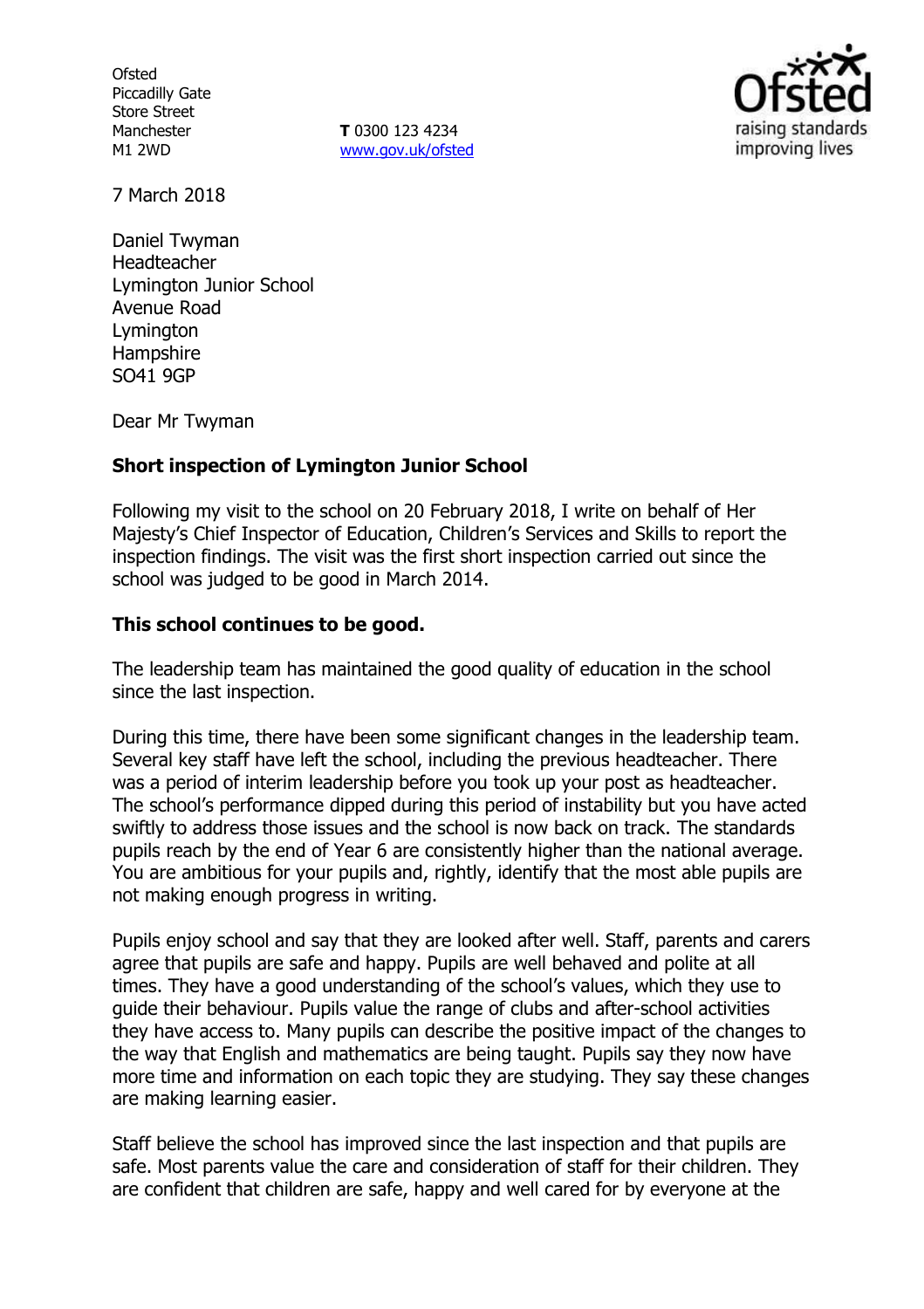

school. However, some parents still do not feel well informed about their children's progress at school and leaders need to work to allay their concerns.

The strengths identified during the last inspection have been maintained and areas of weakness have been improved. Pupils are now making more consistent progress in each year group. This is because teachers have a greater awareness of the expectations for their pupils. This improvement can be seen, for example, in the progress that the most able pupils make in mathematics. In the last inspection, this was identified as an area of weakness. Now, the most able pupils are making at least good progress. Although the school's work is successfully improving the progress that pupils make, you recognise that it needs to continue so that all pupils achieve their potential.

### **Safeguarding is effective.**

Safeguarding was a strength at the time of the last inspection and this remains the case. The leadership team has ensured that all safeguarding arrangements are fit for purpose. Systems to ensure that staff and visitors have the necessary checks are very thorough.

The governing body maintains an excellent oversight of safeguarding. The safeguarding governor carries out regular checks to ensure that the culture of safeguarding is strong. All governors consider aspects of safeguarding on their regular, formal visits to the school. Consequently, members of the governing body have a thorough understanding of this important aspect of the school.

Lessons and assemblies are used well to develop pupils' understanding of how to keep themselves safe. Leaders plan activities and events throughout the year to cover all aspects of safeguarding. The school also responds quickly to relevant issues, for example providing support following an attempted abduction in the locality.

# **Inspection findings**

- The way that English and mathematics are planned, taught and assessed has been strengthened. Leaders are successfully supporting teachers to take on new ways of working that are sharply focused on the progress pupils make in each lesson. Changes, such as the more precise work of teaching assistants, are leading to greater consistency of experience for pupils. As a result, pupils are making more progress in each year group.
- $\blacksquare$  Most parents are very happy with the school. However, during this inspection, some parents expressed their concerns about the way the school deals with bullying. Some parents also said they did not always get the information they needed to understand how well their child was doing at school. These concerns were given careful consideration during this inspection. Having spoken to pupils, observed them at play and talked to teachers, it is clear that leaders tackle bullying quickly and effectively. Pupils are confident that, when staff are informed about issues or concerns, they deal with them immediately. Consequently,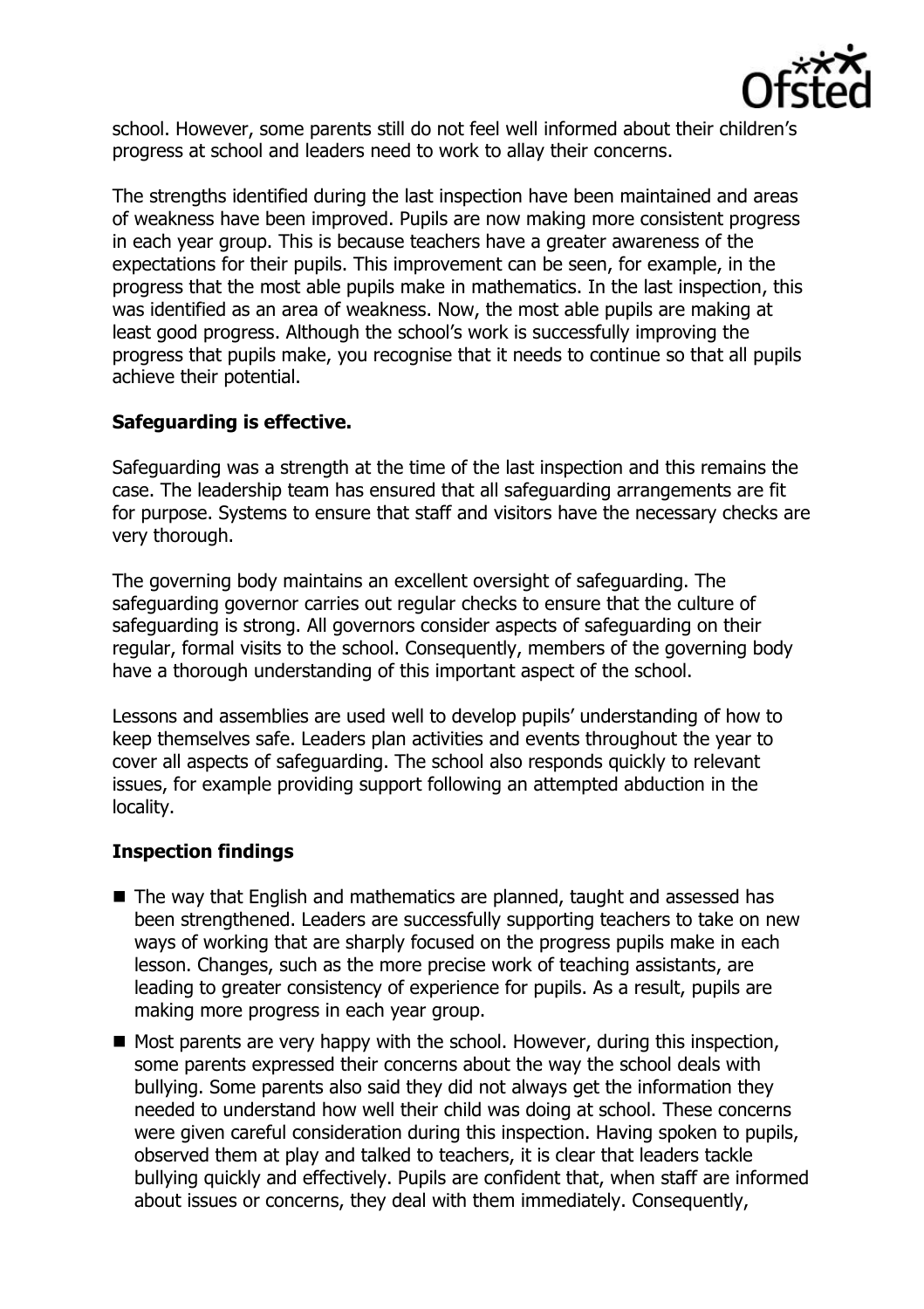

parents should be reassured that leaders and staff do deal effectively with bullying. While some parents feel well informed about their child at school, others do not feel that they get enough information and that their concerns are not always dealt with effectively. The information provided by the school, for example on the school website, is clear and detailed and fulfils all requirements. The school should work closely with parents so that they feel they have the information they need to help their children flourish.

- Since the last inspection, middle leaders have had a greater impact on pupils' progress. You have clarified their roles, developed their skills and provided them with more opportunities to work directly with staff. Middle leaders work alongside teachers and regularly monitor the progress pupils make. Consequently, middle leaders are directly improving the progress pupils make, particularly in mathematics.
- $\blacksquare$  The teaching of mathematics has been strengthened. There is now a more consistent approach to planning that ensures that all pupils receive sufficiently challenging activities and make better progress. Pupils are regularly assessed through formal tests and informal teacher questioning to ensure that they understand their work. Consequently, teachers have a clearer understanding of what their pupils know and can do. The proportion of pupils, including disadvantaged pupils, who achieve the expected standard in mathematics is much higher than both local and national averages.

## **Next steps for the school**

Leaders and those responsible for governance should ensure that:

- $\blacksquare$  the most able pupils make more progress in writing
- all parents feel that they understand how well their children are doing at school and that their questions and concerns are dealt with effectively.

I am copying this letter to the chair of the governing body, the regional schools commissioner and the director of children's services for Hampshire. This letter will be published on the Ofsted website.

Yours sincerely

Phil Minns **Her Majesty's Inspector**

### **Information about the inspection**

During this inspection I met with you to discuss a range of issues, including safeguarding, pupils' progress and the quality of teaching, learning and assessment. I visited classrooms with you and the deputy headteacher to observe lessons and to